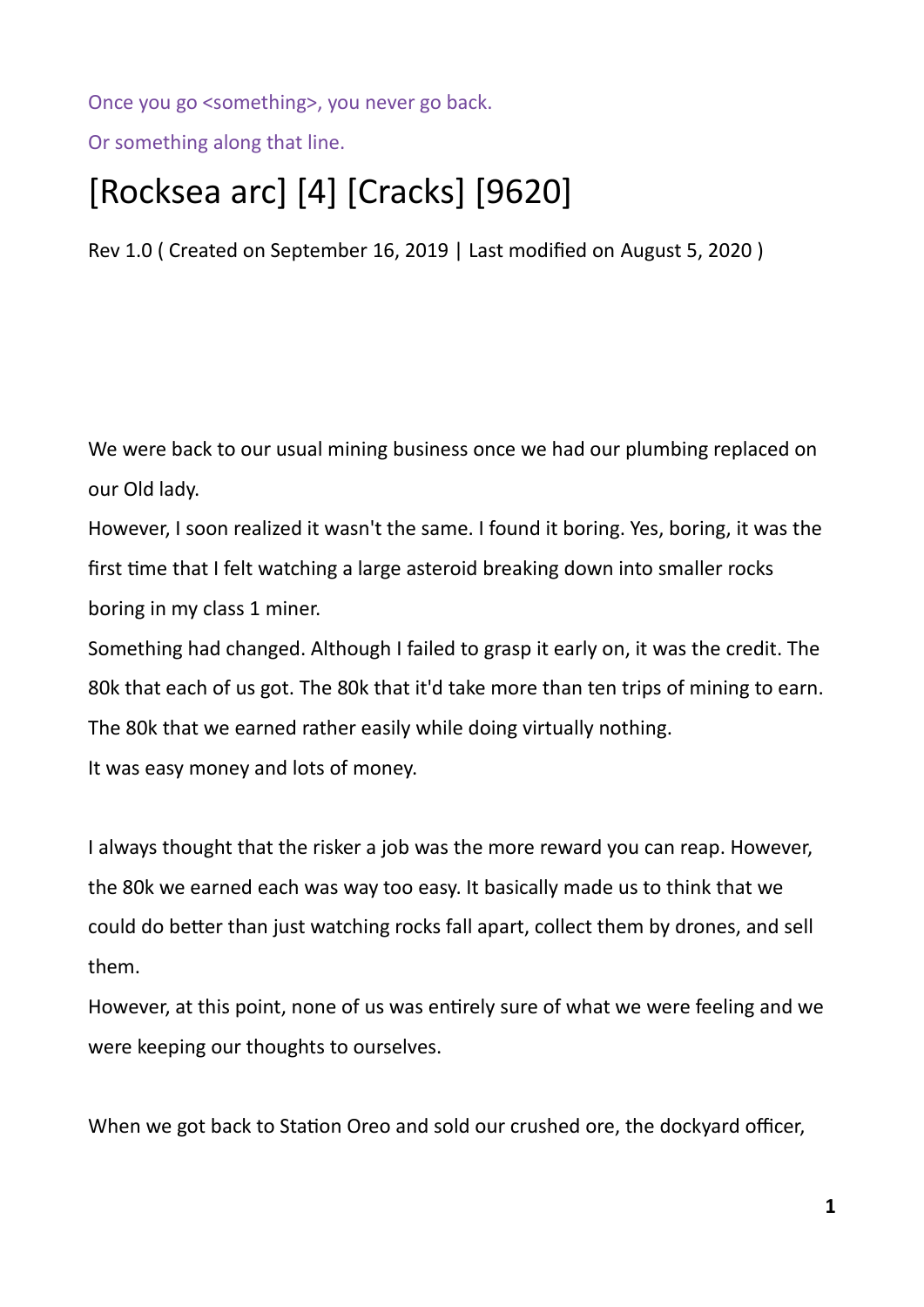Yating, paid us 70k total. Our monthly paymant was 50k for our Old lady. In the end, a misery amount of 5k would fall onto each of us. A mining trip would take about 25 days and we'd take about 10 days of rest after a trip. Even those who were bad at math would quickly realize one thing: mining sucked.

Even without the payment for Old lady, it'd still be 18k for each of us. That number looked far better but we weren't going to get that for few more years. Even then, Old lady would need more repairs.

For the next 10 days, I thought hard about what to do next. Keeping on mining was certainly an option but I didn't really feel like so.

Eventually though, I decided to visit Rabinovich before our resting period was over. He was the most senior person of the group and also had the most experience. His opinion would matter, well, if I liked his reply.

"Well, I've been thinking about it as well," was his initial reply after I told him what was going on in my mind.

His quarter was quite similar to mine; virtually void of anything. His tablet was playing porn which he swiftly turned off as soon as I noticed it.

Clearing his throat, he told me, "I will say that we got really lucky in the hauling job.

Now, I haven't been a hauler but I've heard horror stories."

I replied, "Risk versus reward."

"Yeah, pretty much. That's why I am saying we got lucky in that run."

"If we pick right jobs though..."

"Far easier to be said then done. I mean, that's every hauler's dream, no?"

"Are you saying we should stick to mining?"

At this point, he took a deep breath and folded his arms. He was clearly considering his options like I was.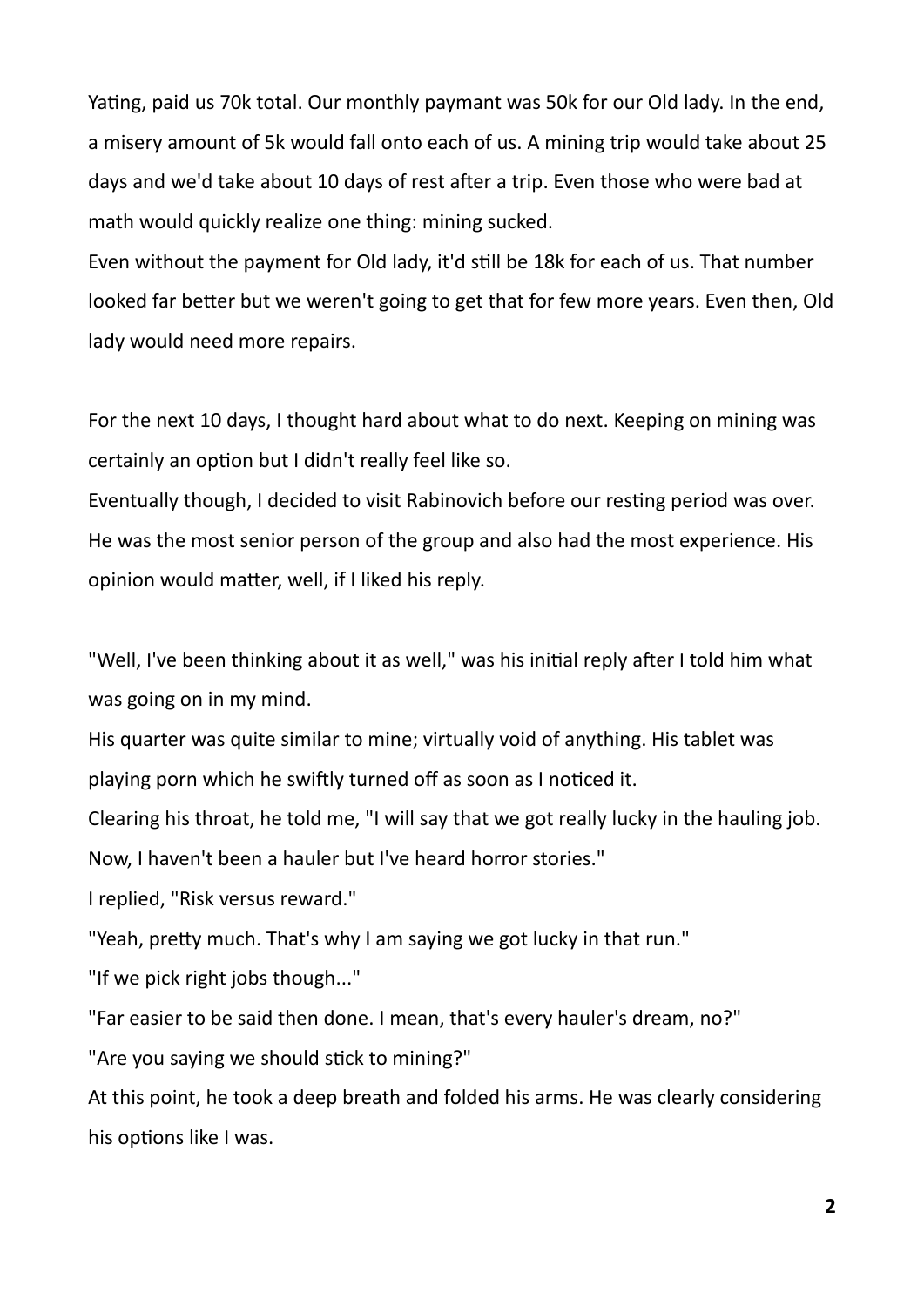"You know, we all have equal share to Old lady," He said, "If we want to do the hauling job, everyone has to agree."

That was true. The four of us had 25% shares to Old lady. When we wanted to do something that required a decision to be made, all of us had to agree. And, normally, all of us agreed. I wasn't sure about this one though.

"This is something we should talk about together," He told me, "So, let's gather up everyone and have a chat."

I agreed since just two of us making a decision wasn't going to get us anywhere.

We gathered at the station cafeteria and sat down around a table. Rabinovich ordered a cup of coffee. Santino ordered a shot of white whisky, and Juno ordered a cup of green tea. I ordered nothing.

Once we were ready, Rabinovich told us about the issue at hand. As soon as he was done and asked for opinions, Juno immediately disagreed, saying that she just wanted a quiet life. At the same time, Santino was up for it.

It was worth while to note that Juno did not veto it. She simply disagreed.

Rabinovich and I were up for it. Therefore, the result was 3 to 1.

At this point, we had two options. We either buy out Juno's share and expel her from our group or convince her to go along.

As if she knew what we were thinking, she told us, "You boys want to do the hauling job, I get it. The money is good, I get that, too. But , consider this, there was no way we were going to lose our lives during mining. This hauling job might get us killed at one point. What's the point of money if you end up dying?"

We weren't quite convinced and this was when she came up with another option. "I don't want to leave this group because you boys are good. It's hard to find a decent group around here, so I want to stick around if possible. I don't dislike the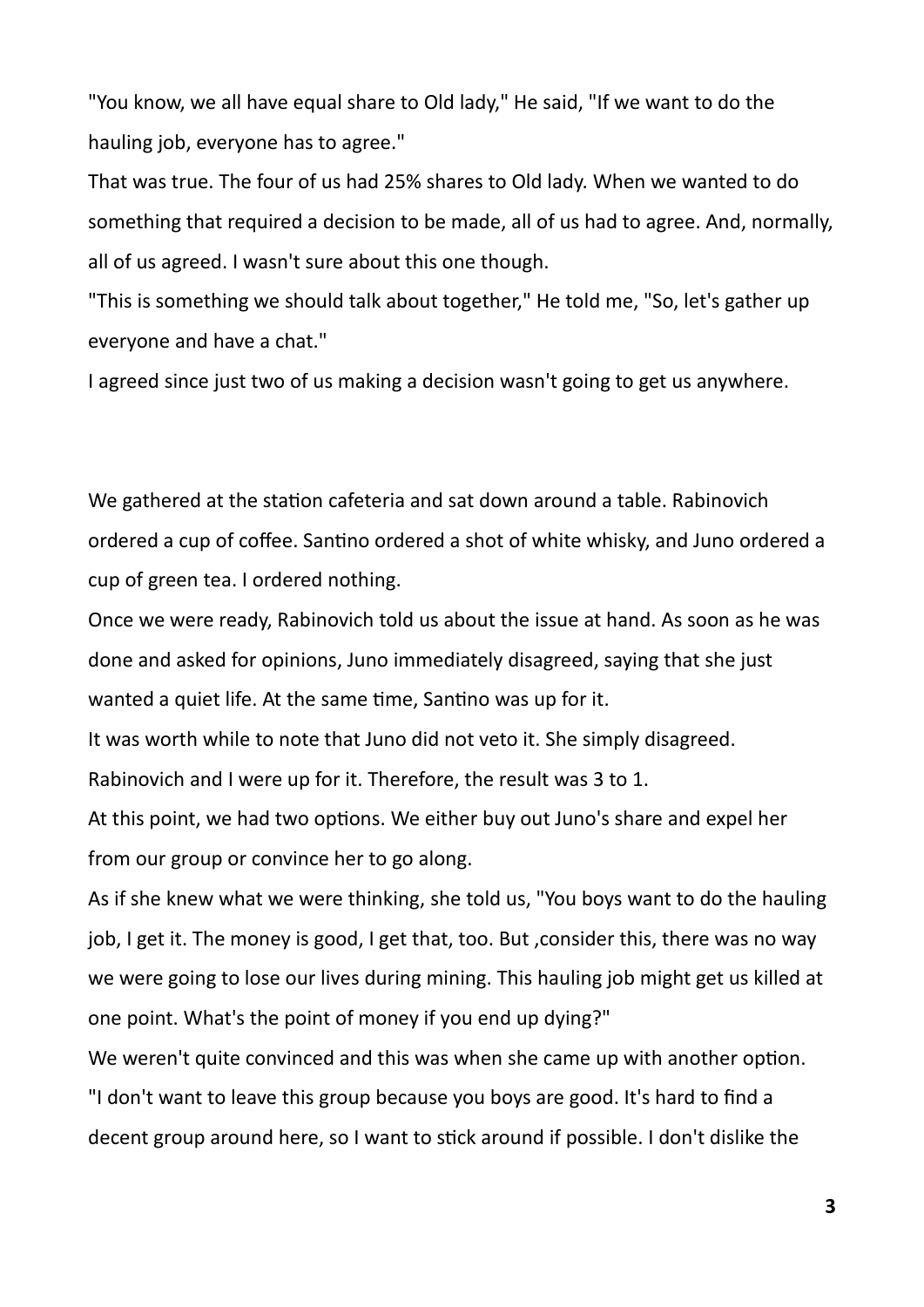idea of the hauling job but I don't want to do risky ones like the one we did a while ago."

Rabinovich demanded, "Juno, what's your point?"

Juno looked at me and said to me, "Vazken, it looks like you got on a good side of the woman, Ehka. You ask her to pull only safe jobs and let's see how much it pays. If it's definitely better, why not?"

That wasn't a bad idea actually.

When we sailed over to Duchess' boobs and I went down to the station to meet Ehka and told her our little meeting, she literally scoffed at me.

"Cheap and reliable. Safe and lots of money. Such things do not exist," She told me sternly, "I do know such deals exist and they are recipes for disasters."

I told her about the last job.

She explained, "That job seemed easy because those escorts cost me 20 million credit."

"Holy shit," I uttered.

"It's never easy to take on twelve vessels when you have only four. Those bastards knew what they were doing. Besides, the torps they used, those aren't cheap, either."

After taking in her statements, I gave myself a short moment to think stuff over and eventually inquired her, "Is hauling a better job than mining?"

"That depends. Mining in stable zones pays a lot less than mining in unstable zones. It's the simple concept of supply & demand. We have plenty of miners already, so supply is aplenty."

"So, in essense, risk versus reward."

She gave me a firm nod and told me, "If you want to move up the ladder, I can give you some advice."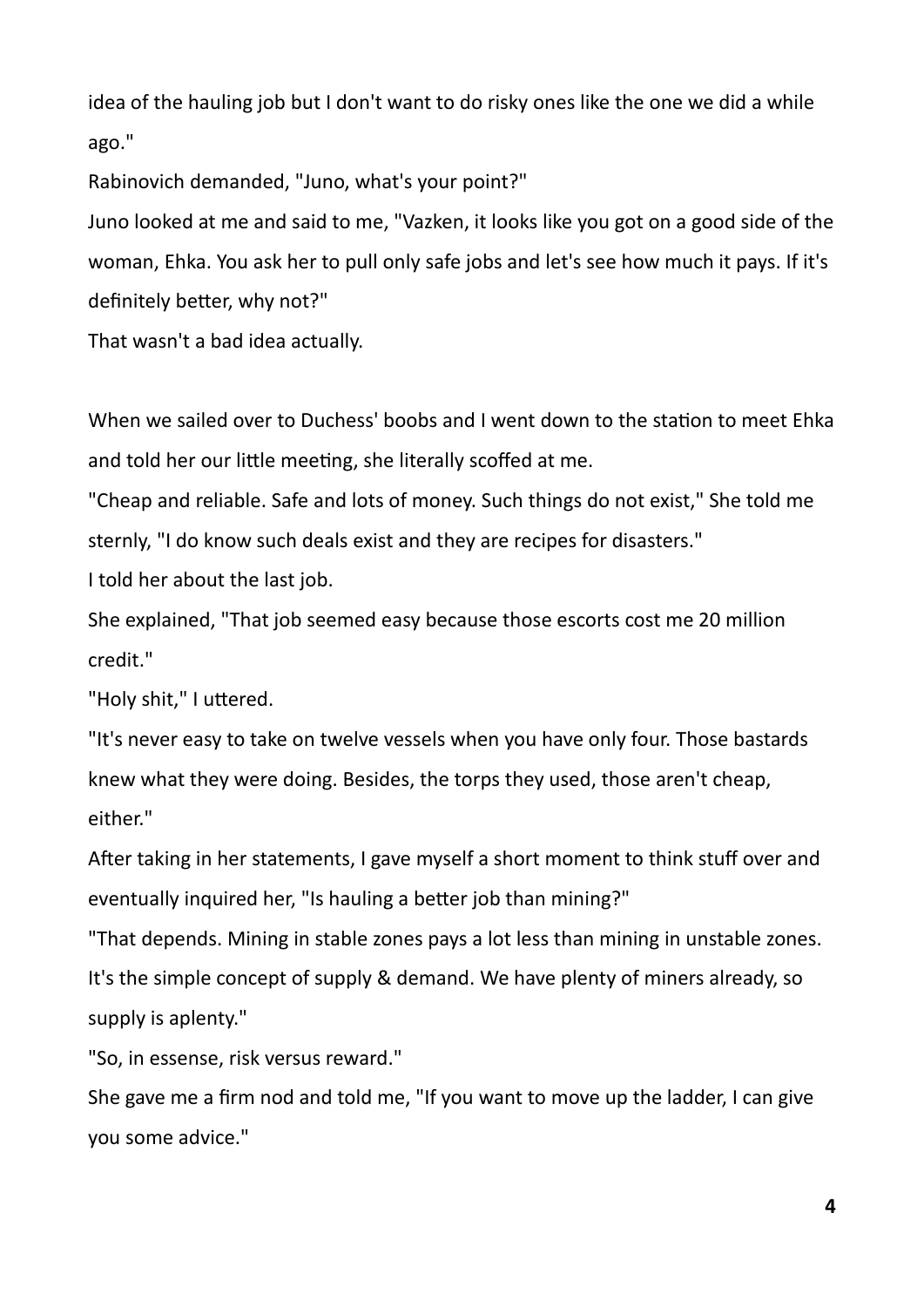My ears twitched at her words. "Like what?"

"Your vessel is LW class 2, yeah?"

I nodded at her and she continued.

"That frigate is quite large and customizable if you remove ore processing bits. Cuztomize it to be a battle frigate and haul stuff alone. That will yield far more credit."

Before I could respond her, she added, "Of course, it will require upfront investment to turn the frigate battleworthy, not to mention the risks of combat."

I had a strong feeling that Juno would dislike the idea very much. She could even veto it straight away, I felt.

Regardless, I brought the news to the guys.

"Veto," Said Juno which was expected by me and probably by others as well.

She added quickly, "I am not getting into combat. No, I won't have that."

Rabinovich quickly glanced at me and Santino. I gave him a faint nod and I felt Santino did as well.

"Juno, will you let us buy your share?" Rabinovich dropped the bomb.

It effectively meant we were kicking Juno out and that we wanted to buy her share in Old lady.

Juno looked at me and the other two and was silent for a short moment before leaving the cafeteria we were currently in.

"I will think about it" She told us as she rushed to leave.

Once she was out of the picture, I asked Rabinovich who was rubbing his face while letting out a long sigh.

"Are we serious about booting her?"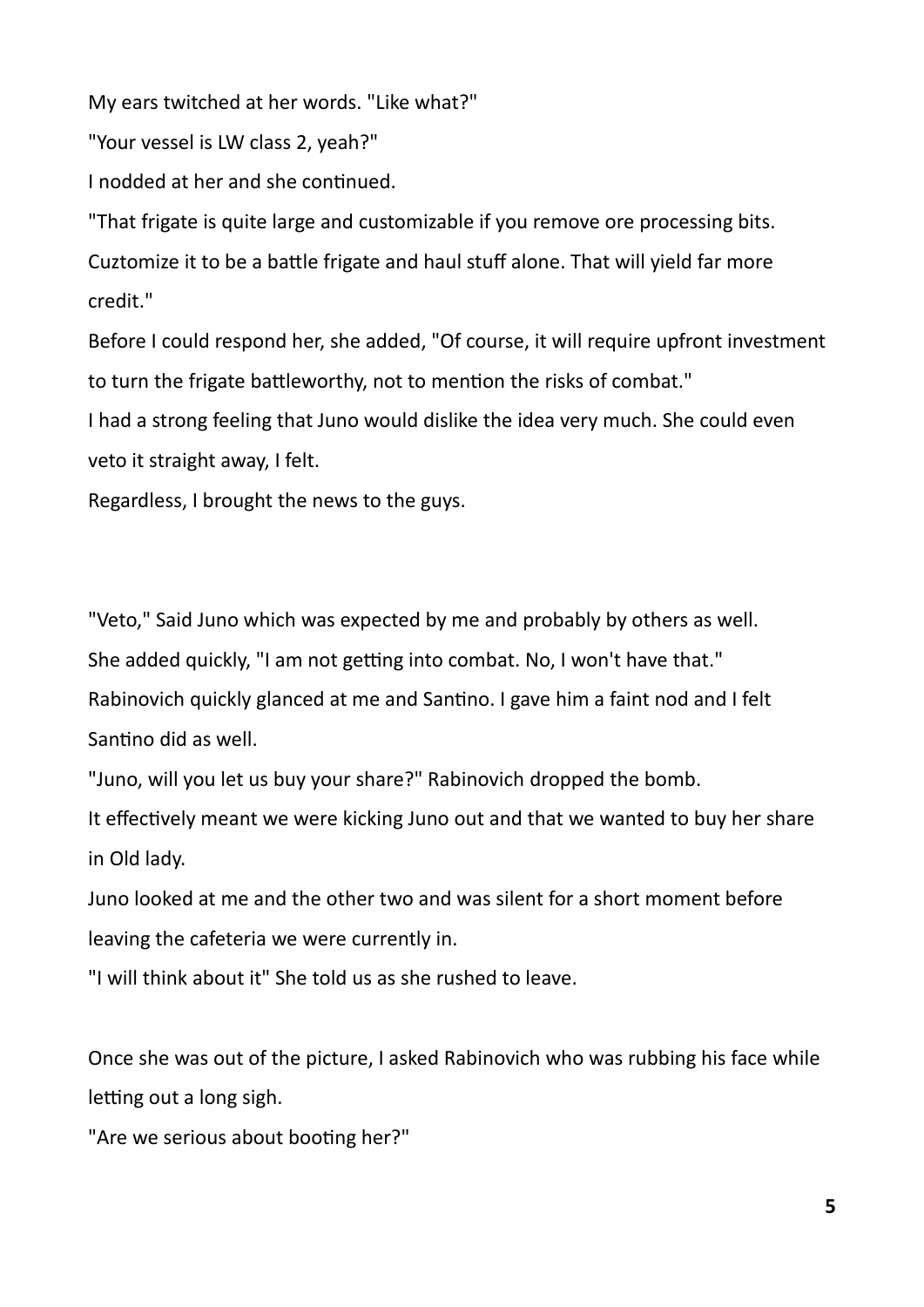"Kinda have to, don't we?" Santino replied, "Can't have disagreements." "Um, I am not sure whether I even have money to buy her share." Rabinovich said, "I reckon it's about 2.3 mil or so. Divided by us, three, it's about 770k."

I did have that much in the bank. However.

I replied, "That's about my entire saving. We won't be able to afford the ship modification. Or at least, I won't be able to constribute."

Rabinovich groaned and clicked his tongue as he looked away from us and at the window in the cafeteria. Looking at the view of the space, he remained silent. Santino and I, too, did our our things meanwhile. Santino ordered a pack of whisky and I was looking at my tablet for latest news in Rocksea.

Our meeting eventually ended without further ado afterwards.

The bottom line was that we could buy out Juno's share. At the same time, if we did, we'd run out of funds to perform required modification to turn Old lady into a battle capable ship.

With much going in my head, I eventually fell asleep and the next day arrived which was the end of our resting period.

I acted normal and so did the others.

The four of us gathered at a docking bay where Old lady was currently docked. That much was normal but there was an invisible tension between us at this point. Juno said not a word while Rabinovich gave us his usual speech of safety first and so on.

I assumed that we were going to have at least one more mission session, given the lack of funding. Cutting Juno off was certainly possible but it would have been moot without an ability to go further.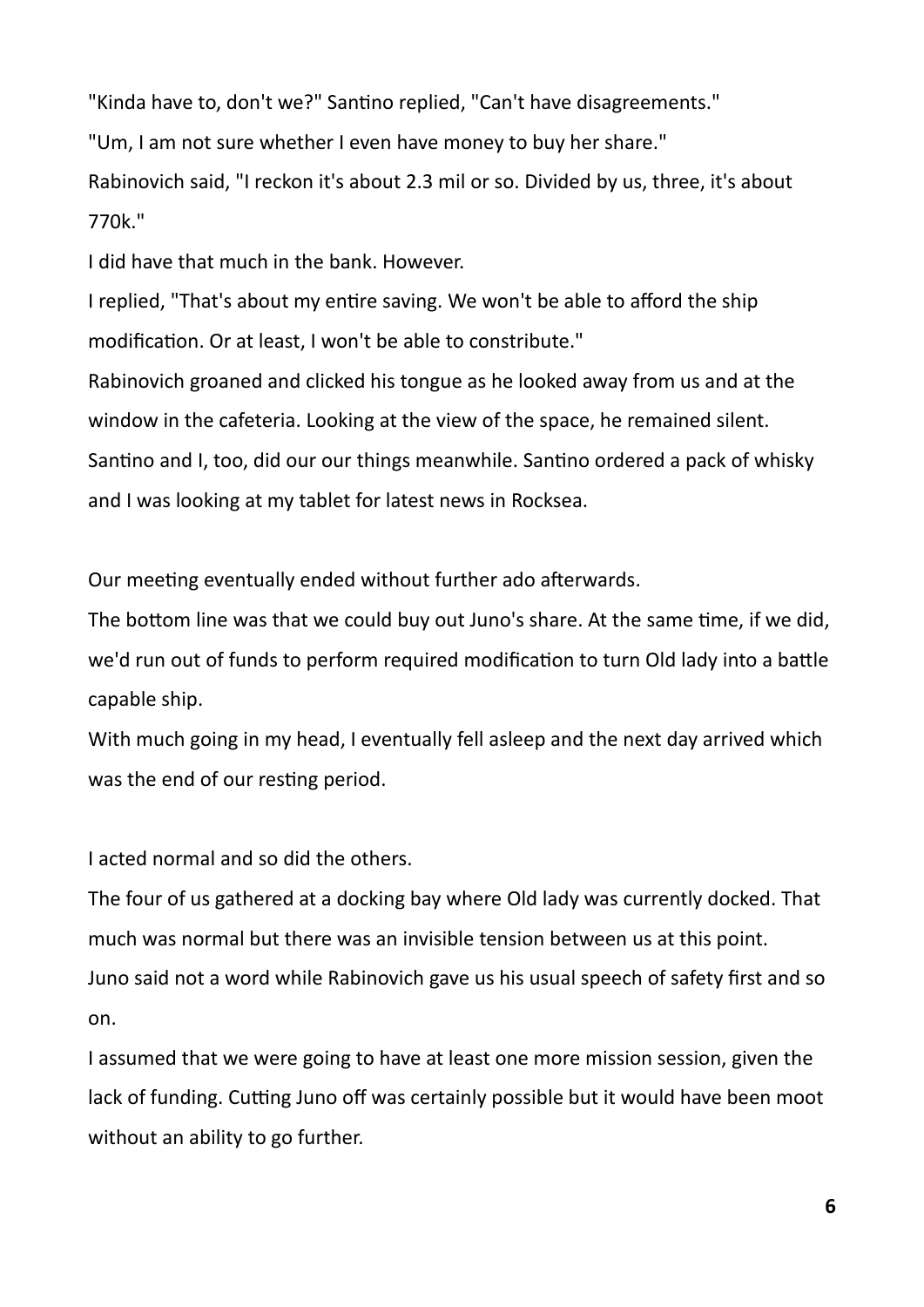Our mining session was quiet. Well, we normally did not talk to each other much on the job to begin with, so the quietness was nothing new. However, the quietness we had on this job felt more like peace before storm. Regardless though, we got on with the job.

After we returned to Statrion Oreo and our earning was divided once we sold the ore, Rabinovich broke news that he wanted to buy out Juno's share.

This was during our meeting right before we'd leave for a break of 14 days. We were effectively pushing her out of the team. Since her share was being paid, Juno couldn't really get angry.

"Is this decsion of yours firm?" She asked, probably for the last time, while looking around at each of us.

"It's been decided. 2.3 mil will be transferred to your account in an hour," Rabinovich told her indifferently.

Juno sighed deeply and sagged her shoulders in disappointed. "Well, it's been fun, guys." She shook our hands and left the docking bay.

Without saying no word initially, I quickly pulled out my computer to transfer my fund to Rabinovich and Santino did the same.

"We do need one more person," Santino added, "Three can barely operate Old lady." That was true. Old lady was a large frigate. Operating her with just three would be a tall task. It was doable though.

Rabinovich was fiddling with his computer as he heard us, presumably transfering the fund to Juno. He responded a moment later, "True, we've got 14 days to sort this out. We could try to find another member from Oreo. But let's not make the new member a founder."

Meaning the new member would not have his or her share on Old lady which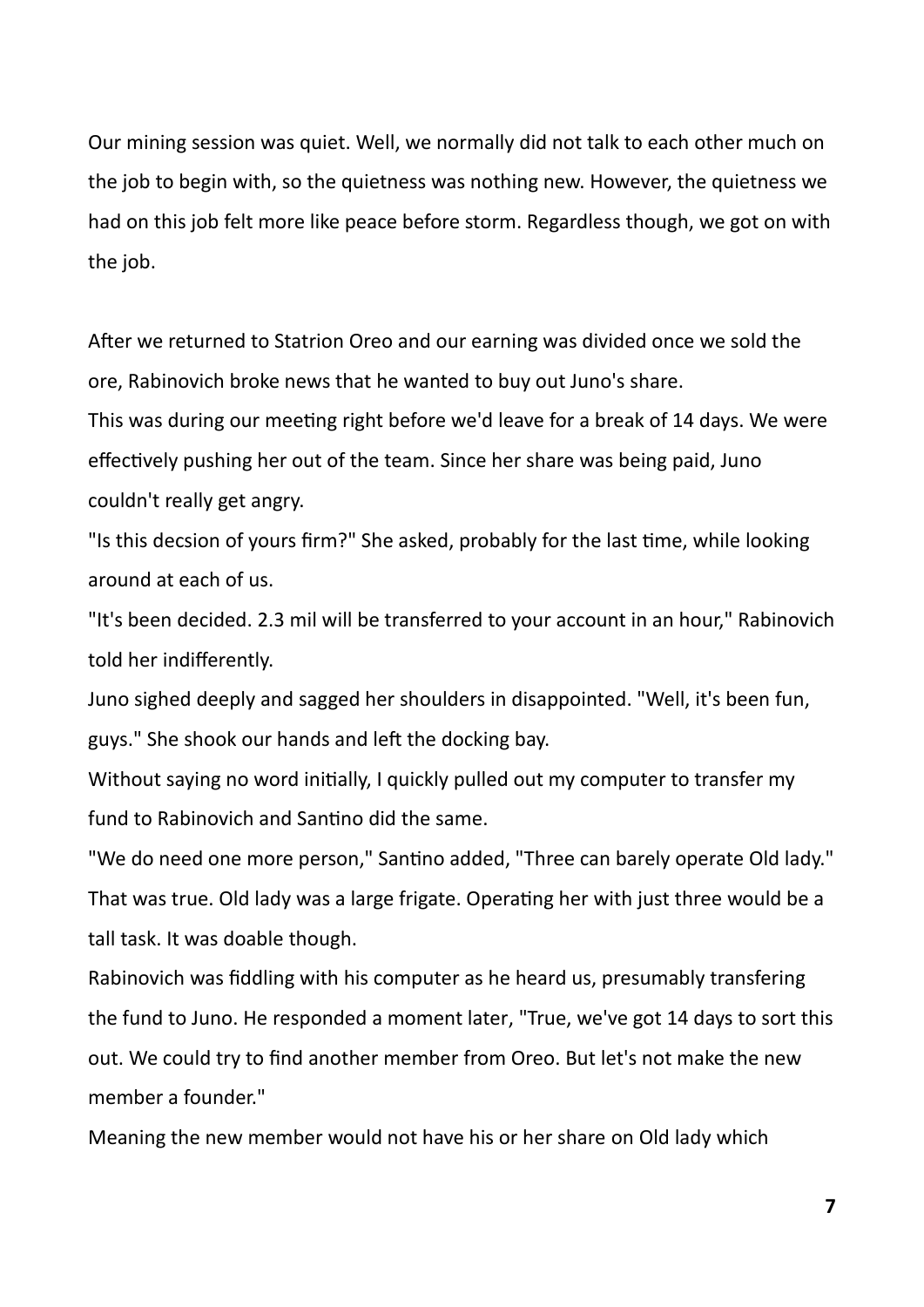ultimately would mean the new member would have far less importance in his or her opinions at decisions.

Santino and I both agreed on that idea. Juno left easily but she could have contested and it could have gotten far uglier than it should have.

Rabinovich informed us, "I've just posted a thread looking for a new member with details. I will take care of this. You guys take your time off."

Nodding Santino and I both took off.

Once I was in my room, I did check the bulletin board of Station Oreo to check on the post. The post was there with basic info on about us and what we do. To my mild surprise, there was already a reply to the post and I recognized the user. It was Yating, the dock office worker I frequently met whenever we sold the ore. Personally, I didn't think such a woman like her would be interested. She was, by her appearance at least, a polar opposite of Juno. She was rather short, slim, and was pretty feminine.

I ended up becoming quite excited of the prospect of a new member, a female one at that. I fully expected a male member.

When the break period was over and I headed for the docking bay, as expected, Yating was with Rabinovich. Her apperance was that of an office worker. Her long black hair was tied into a pony tail.

I expected her to be there, so there was no reaction from me. For Santino though, he almost dropped his jaw.

"She's cute!" He whispered to me with glee, "Maybe, it was a good idea to have ditched Juno."

Rabinovich cleared his throat to signal us to shut up and declared, "This is Yating. You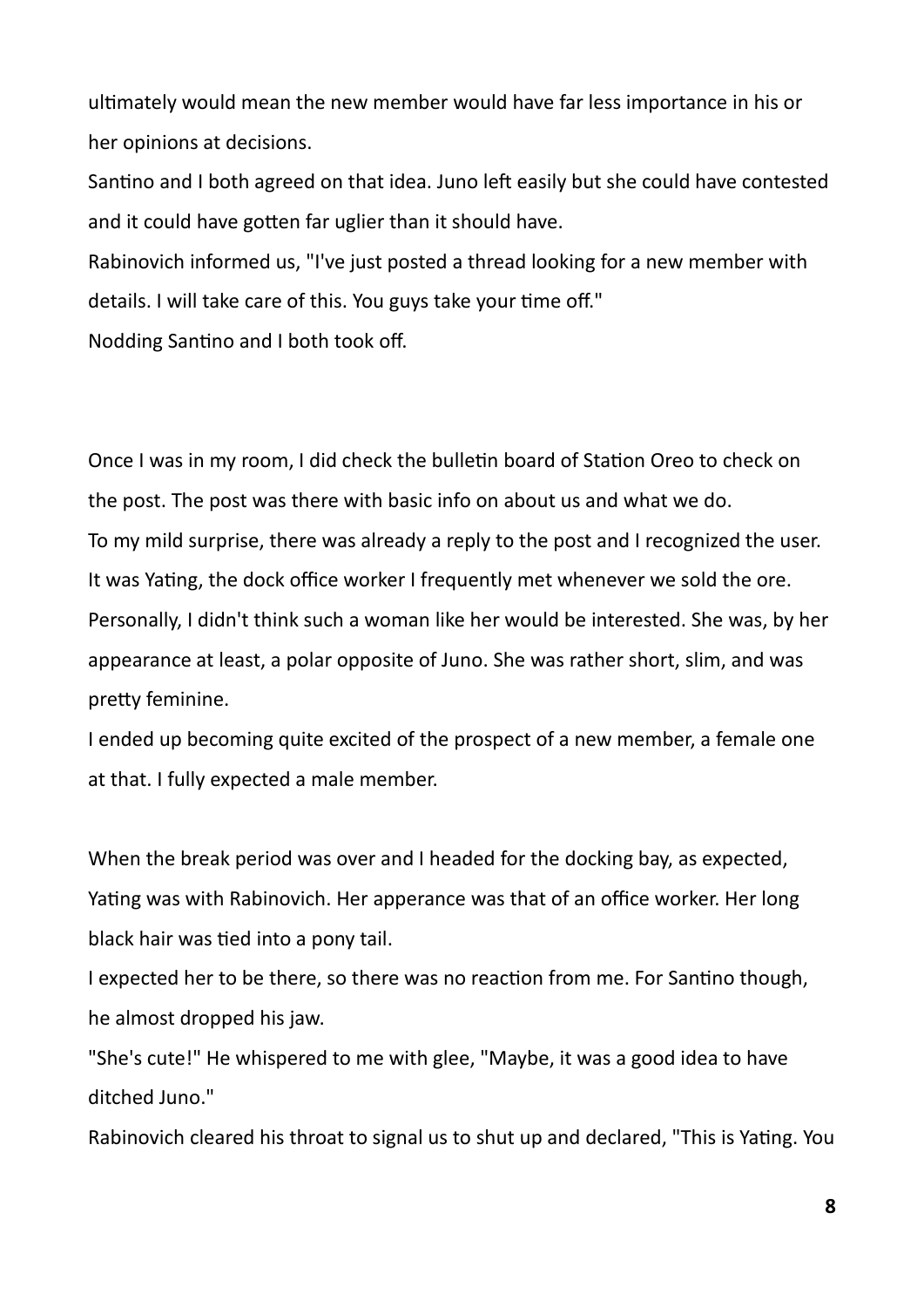may have seen her. She works, well worked, at Oreo docking office."

She carefully bowed at us and introduced herself.

"My name is Yating. Nice to meet you all."

"Why did you quit your job for this?" was what I blurted out.

She looked surprised for a short moment then beamed a grin at me.

She replied, "Do you know how boring the job was? I was losing my mind."

Rabinovich cleared his throat once more and told us, "She will be exclusively working on the bridge of Old lady. Does any of you have an issue with that?"

Nope.

Once that was settled, off we went to mine.

While we did not discuss about this, we understood that we had to continue mining because we didn't have the fund for extensive modifications to install turrets on Old lady.

In that sense, we didn't have to cut Juno loose this early but her presence was building up a tension, so it was a better idea to lose her sooner rather than later.

Yating proved her ability quick enough as a coordinator and communitator from the bridge of Old lady. When Juno was with us, we just sort of did our jobs as miners. As a direct result, we barely spoke to each other and did our own things.

With Yating however, she coordinated which rock to mine and told us for how long to mine and even scheduled daily routines.

We became far more organized and efficient. What normally took us 20-something days to fill up Old lady's was reduced to 15 days. Additionally, our payout was better due to having mined better quality ore.

In just one mining trip, she had won us over. We had some regrets over letting Juno go, but that feeling had completely vanished after the first mining trip with her.

**9**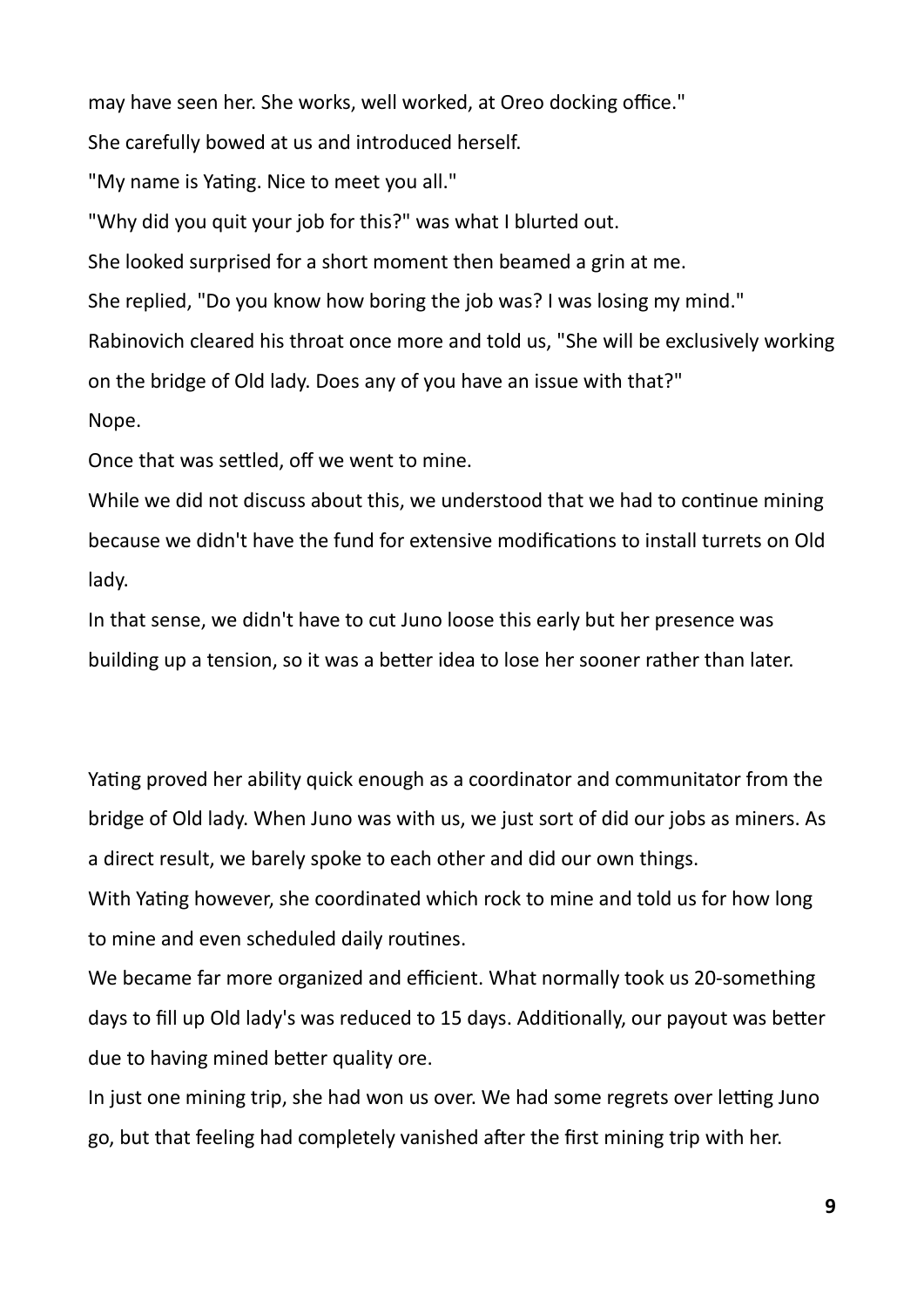And, during the break period of two weeks, I invited her over to cafeteria. I also invited Rabinovich and Santino but Rabinovich didn't reply.

Around a table, Yating, Santino, and I sat around. After making quick orders, we formally introduced ourselves to each other.

"I guess you know only my name," Yating said, "My name is Yating as you know and a neutral female which I need to make it clear since transgenders nowdays do a very good job being females."

Santino and I chuckled.

She added, "42 years old and never married although I am not a virgin."

"Santino here, 37 years old, male of course. A real one."

"I guess I am the youngest one. Vazken here, 32 and of course a male."

We spent about an hour talking to each other and talked about numerous topics. Yating turned out to be an Oreo native. She was born on the station and rasied on the station. She was apparently looking for some soft of adventure when Rabinovich posted the job offer.

"The station will always welcome me back," She said, "And I do intent to settle down on Oreo one day, but for the time being, I am in a mood for something different." Santino mentioned that we were planning to do something different.

"Freight business, something of that sort," He explained loosely.

At this point, she mentioned Juno. Because she had seen us for years, she was able to figure out that we kicked her out and asked why.

I told her, "She wasn't willing to do freight. She said it'd be too dangerous."

I explained further that us three and Juno were the founders and we had to pay her share.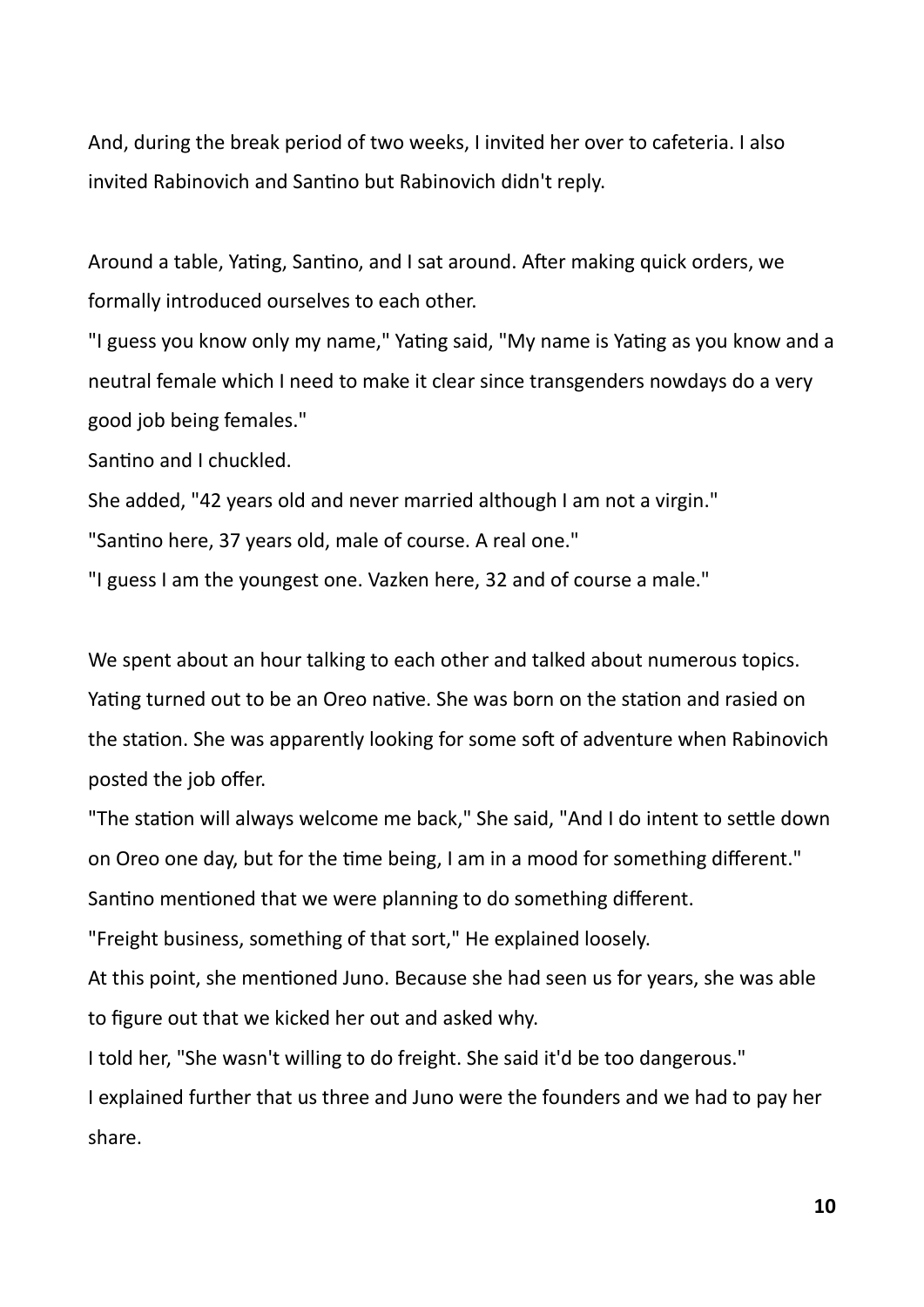"Which is why we are mining for the time being. We don't have the money for ship modifications right now," I added.

"You know," Santino said, "Juno is a big muscular woman. I think she is the female veron of Hulk. Yet, she proves to be quite timid."

I made no extra comment on that. It was her decision and her way of life. I had no right to comment on that.

Regardless, Santino went on for few minutes about how Juno blew her chance for "big money". I wasn't sure about the "big money" but I was certain that I wasn't going to do mining for my entire life.

Once the meeting was eventually over, I got back to my quarter and found an email from Juno, telling me that she saw a new woman among us and asked who she was. I wasn't quite sure how to respond. I mean she was no longer a part of the team. Quite frankly, it was none of her business.

After debating with myself whether to send a response, I ended up opting not to respond at all.

Then hours later, I got an email from Santino that he got an email from Juno asking the same question and he, too, was conflicted to reply. I told him not to and it was the end of the awkward event.

Once the break period was over, we gathered at the docking bay as usual. When asked why Rabinovich didn't make to the meeting, his reply was - "Um, I've got a girlfriend now. I was spending time with her," was his answer. Fair enough.

"Alright, guys, let's get to work!" Clapping hands, Santino pushed us forward. He sounded excited. I assumed it was because of Yating. The guy clearly had the hots for her.

**11**